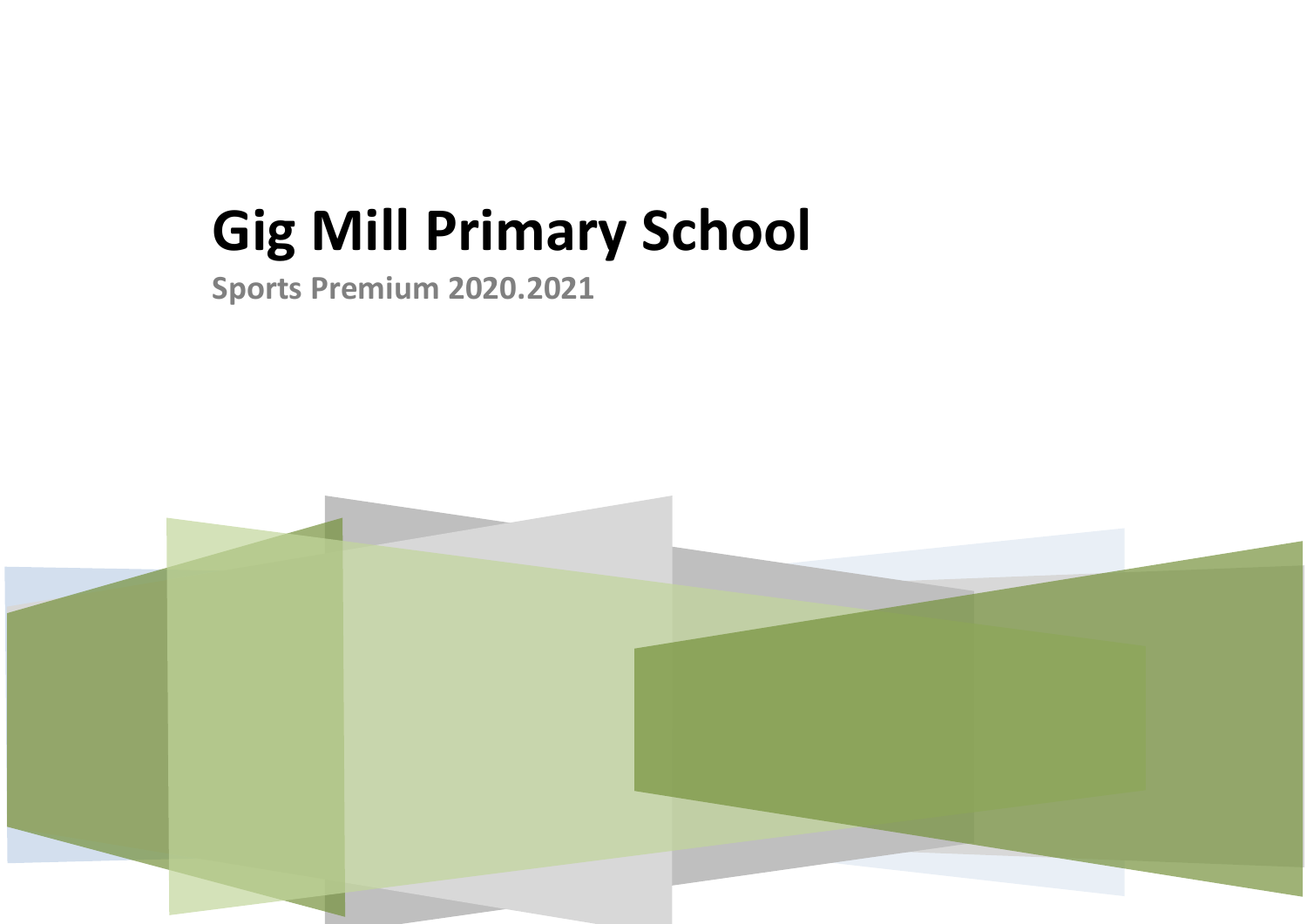Support for review and reflection - considering the 5 key indicators from DfE, what development needs are a priority for your setting and your students now and why? Use the space below to reflect on previous spend, identify current need and priorities for the future.

| Key achievements to date:                         | Areas for further improvement and baseline evidence of need: |
|---------------------------------------------------|--------------------------------------------------------------|
| School Games Mark - Silver award                  | Return to after-school clubs                                 |
| More confident team in delivering PE              | Return to competitions                                       |
| Training of Playtime leaders.                     | School games mark                                            |
| Increased participation in School Sport           | more intra-school competitions                               |
| progression mapping of PE across the whole school | more inter-school competitions                               |
| skills focused curriculum                         | creation of B and C teams for some events                    |
| active lunchtimes                                 |                                                              |
| Covid safe practice across school                 |                                                              |

| Meeting national curriculum requirements for swimming and water safety<br>Please note for 20-21 COVID restrictions were in place, and unable to complete full swim programme                                                   | Please complete all of the below*: |
|--------------------------------------------------------------------------------------------------------------------------------------------------------------------------------------------------------------------------------|------------------------------------|
| What percentage of your current Year 6 cohort swim competently, confidently and proficiently over a distance<br>of at least 25 metres?                                                                                         | 46%                                |
| What percentage of your current Year 6 cohort use a range of strokes effectively [for example, front<br>crawl, backstroke and breaststroke]?                                                                                   | 74%                                |
| What percentage of your current Year 6 cohort perform safe self-rescue in different water-based<br>situations?                                                                                                                 | 52%                                |
| Schools can choose to use the Primary PE and Sport Premium to provide additional provision for swimming<br>but this must be for activity over and above the national curriculum requirements. Have you used it in this<br>way? | NO.                                |

\*Schools may wish to provide this information in April, just before the publication deadline.



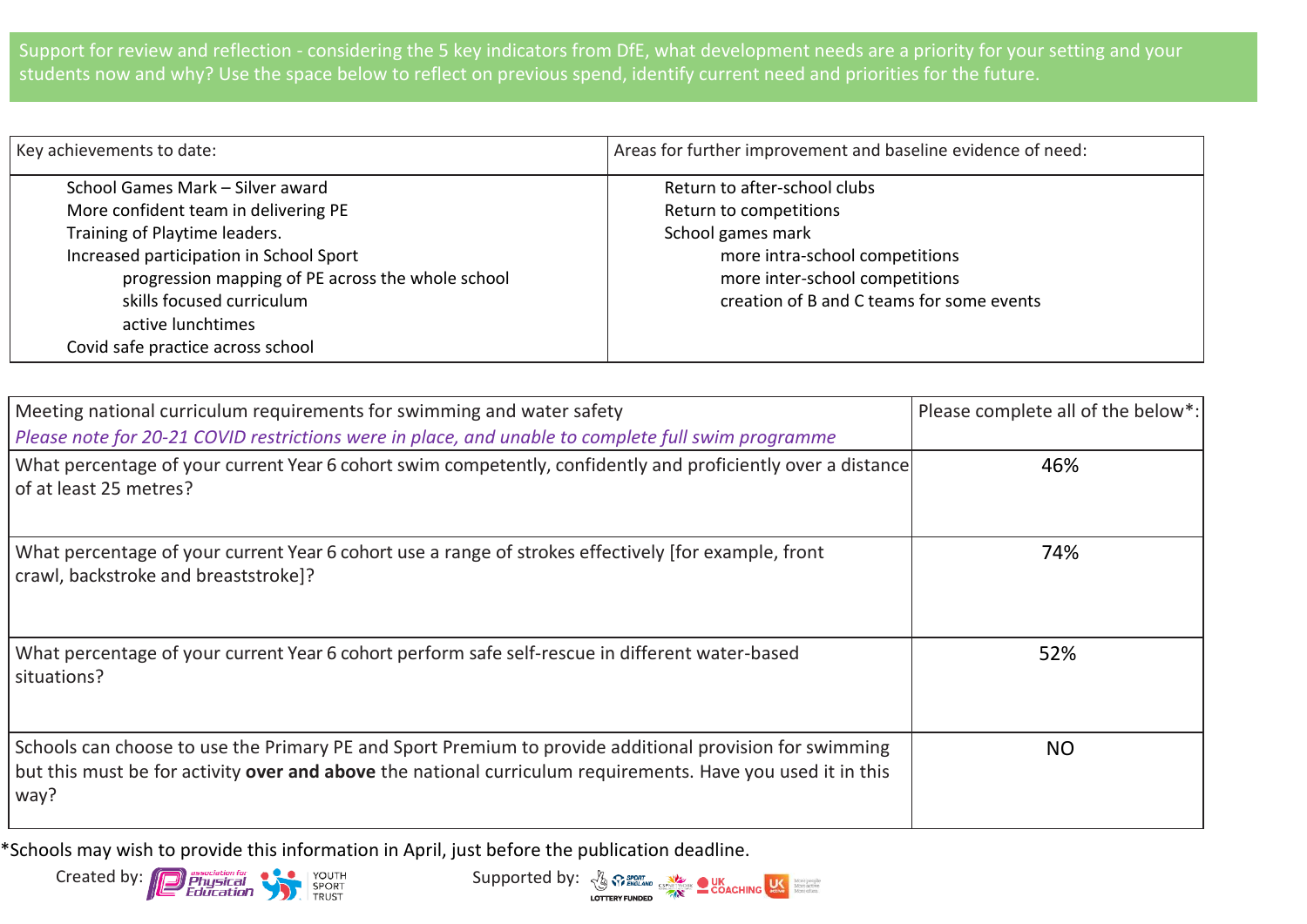## **Action Plan and Budget Tracking**

Capture your intended annual spend against the 5 key indicators. Clarify the success criteria and evidence of impact that you intend to measure to evaluate for students today and for the future.

| Academic Year: 2020-21                                                                                                                                                                                                              | Total fund allocated: £                                                                                                     | <b>Date Updated:</b>                                                                                                       |                                                                                                                                                                                                                |                                                                                                                                                                  |
|-------------------------------------------------------------------------------------------------------------------------------------------------------------------------------------------------------------------------------------|-----------------------------------------------------------------------------------------------------------------------------|----------------------------------------------------------------------------------------------------------------------------|----------------------------------------------------------------------------------------------------------------------------------------------------------------------------------------------------------------|------------------------------------------------------------------------------------------------------------------------------------------------------------------|
| Key indicator 1: The engagement of all pupils in regular physical activity - Chief Medical Officer guidelines recommend that                                                                                                        |                                                                                                                             |                                                                                                                            |                                                                                                                                                                                                                | Percentage of total allocation:                                                                                                                                  |
| primary school children undertake at least 30 minutes of physical activity a day in school                                                                                                                                          |                                                                                                                             |                                                                                                                            | %                                                                                                                                                                                                              |                                                                                                                                                                  |
| School focus with clarity on<br>intended impact on pupils:                                                                                                                                                                          | Actions to achieve:                                                                                                         | Funding<br>allocated:                                                                                                      | Evidence and impact:                                                                                                                                                                                           | Sustainability and suggested<br>next steps:                                                                                                                      |
| Purchase new equipment to support<br>PE across 23 classes safely, following<br>government guidelines.                                                                                                                               | Lunchtime support staff take PE<br>equipment outside for children to<br>use safely and sensibly.                            | £1032.89                                                                                                                   | Sports Crew created but halted<br>by COVID-19.<br>Staff confidence improved and<br>well supported throughout the<br>year to teach during COVID.                                                                | More training for lunchtime<br>staff and develop a system<br>where activities are ran by<br>children.<br>Continue with Sports Crew and<br>training when feasible |
| Continue to purchase new equipment dentify the children that do not<br>to facilitate active lunchtimes for all<br>children<br>dentify 'target children' who lack the them to take part in lunchtime<br>physical activity of others. | regularly attend an afterschool<br>club/lunchtime club and encourage<br>competitions.<br>Cover/allow staff to lead on this. | £500                                                                                                                       | Reduction of first aid incidents<br>and behaviour challenges when<br>equipment was used on the<br>playground.<br>lover 60% of those identified as<br>lacking physical activity joined a<br>lunchtime activity. |                                                                                                                                                                  |
| Create new lunchtime zones and<br>lactive lunches.                                                                                                                                                                                  | Train for Lunchtime staff                                                                                                   | $Cover = £175$<br>per day<br>£447.97                                                                                       | All children targeted did take part Encourage this to become a<br>in physical activity, although not<br>every day.<br>All equipment safe and ready to<br>use around school when                                | regular lunchtime experience<br>lfor all children.<br>Encourage all targeted children<br>to take part in extra-curricular<br>activities, use the same model      |
| Maintenance of sports equipment<br>lacross school.<br>Created by:<br>YOUT⊦<br><i>Physical</i><br>Education<br>SPORT                                                                                                                 | Supported by:                                                                                                               | <b>EXECUTE OF SPORT CONCEPTING CONCEPTING CONCEPTING CONCEPTING CONCEPTING CONCEPTING CONCEPTING CONCEPTING CONCEPTING</b> | required.                                                                                                                                                                                                      | as inspiration. Find alternate<br>clubs which they may enjoy.<br>llnvolve the children in the<br>decision process.                                               |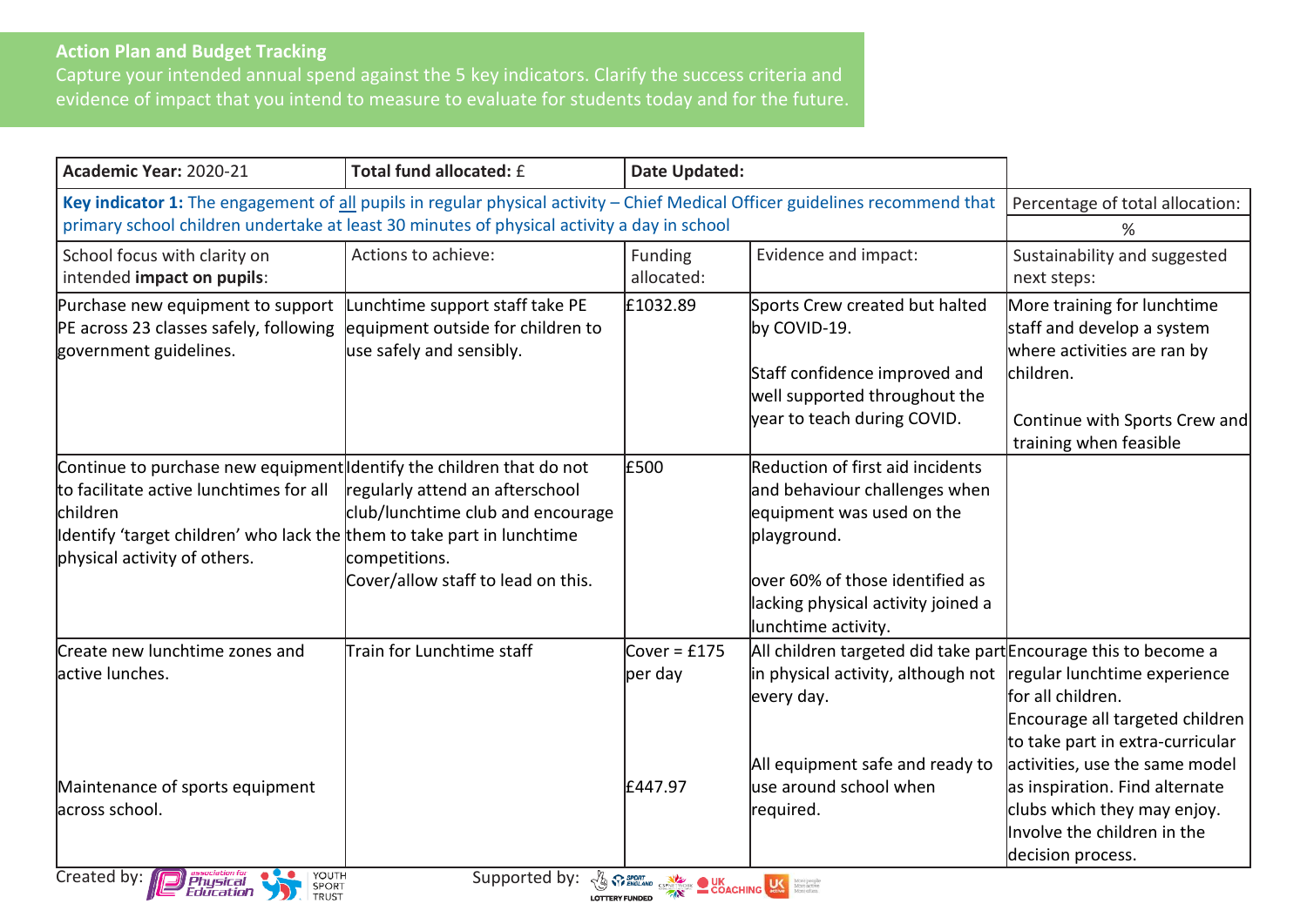| Maintenance of Swimming pool<br>throughout the year.                                                               | Chemical dosing<br>Monthly pool samples<br>Pool boiler replacement                                                               | £600<br>£396 total<br>£8,617 | Pool ready for use when needed. Continue to support all staff as       | no new NQT for year 20-21 but<br>there will be for 21-22                                                                                        |
|--------------------------------------------------------------------------------------------------------------------|----------------------------------------------------------------------------------------------------------------------------------|------------------------------|------------------------------------------------------------------------|-------------------------------------------------------------------------------------------------------------------------------------------------|
|                                                                                                                    |                                                                                                                                  |                              |                                                                        |                                                                                                                                                 |
| Key indicator 2: The profile of PE and sport being raised across the school as a tool for whole school improvement |                                                                                                                                  |                              |                                                                        | Percentage of total allocation:                                                                                                                 |
|                                                                                                                    |                                                                                                                                  |                              |                                                                        | %                                                                                                                                               |
| School focus with clarity on<br>intended impact on pupils:                                                         | Actions to achieve:                                                                                                              | Funding<br>allocated:        | Evidence and impact:                                                   | Sustainability and suggested<br>next steps:                                                                                                     |
| Sign up for Youth Sport trust support Motivation to promote a healthy<br>Sign up for Dudley School Sport           | balanced lifestyle and spread the<br>message to everyone, including the<br>parents and carers during PSHE<br>sessions in school. | £210.00<br>No charge due     | No DSSA events this year due to<br>COVID-19                            | Changed the children's mindset<br>about PE in and out of school,<br>children wanted to be praised<br>land celebrated for their<br>achievements. |
| Partnership.                                                                                                       |                                                                                                                                  | to COVID-19                  |                                                                        |                                                                                                                                                 |
| Development of PE policy and<br>documentation for PE.                                                              | Cover for PE lead to create.                                                                                                     | $£175$ per day               | Continue curriculum<br>development following gap due<br>lto COVID - 19 | Share with staff in preparation<br>for 21-22.                                                                                                   |
| Develop the PE progression<br>document $-$ outlining the<br>development of each area through<br>vear 1-6.          |                                                                                                                                  |                              |                                                                        | Monitor its effectiveness with<br>lobservations and feedback<br>from pupils and staff.                                                          |
| Create a vocabulary progression<br>document for year R-6                                                           |                                                                                                                                  |                              |                                                                        |                                                                                                                                                 |



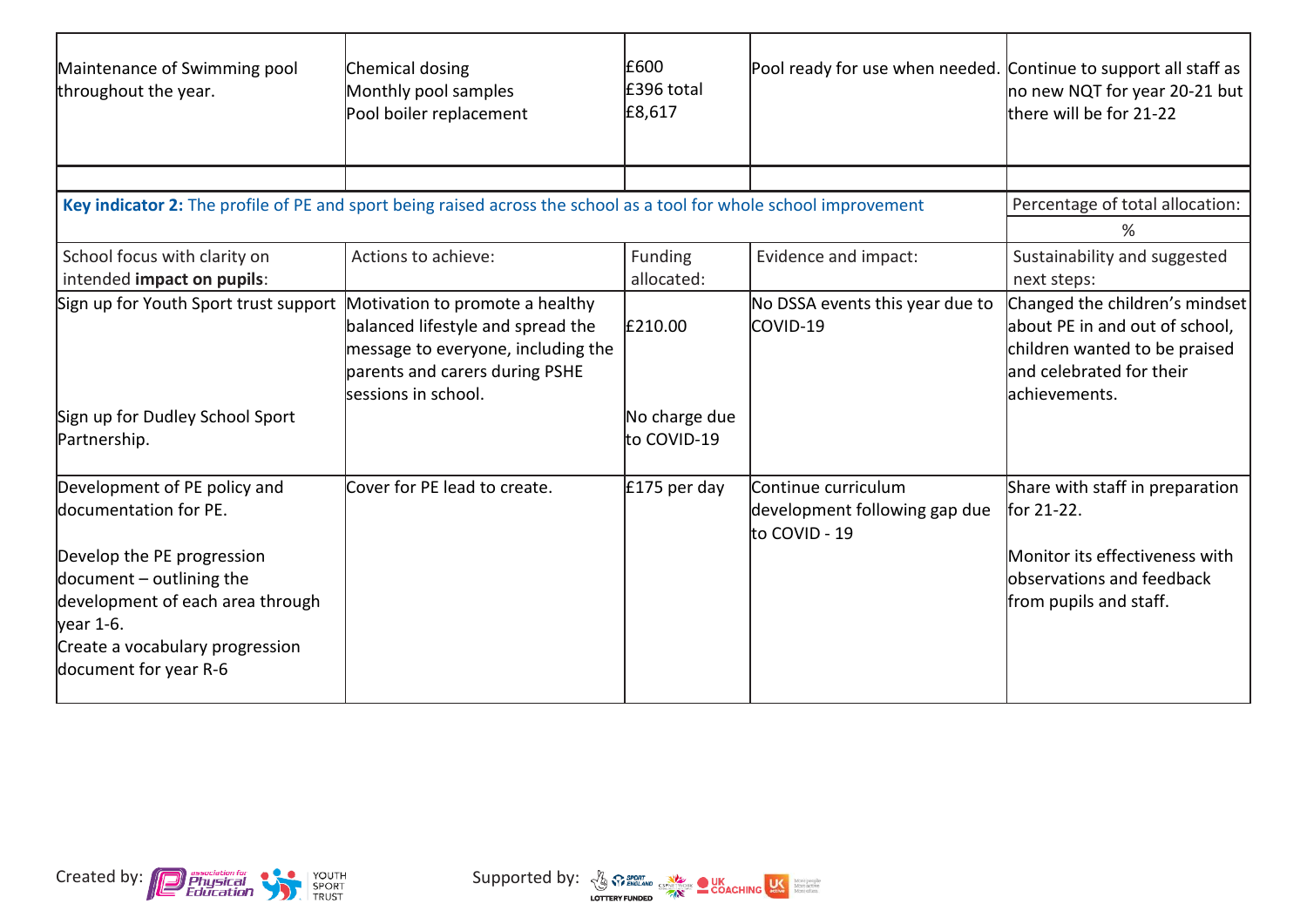| Key indicator 3: Increased confidence, knowledge and skills of all staff in teaching PE and sport |                                                                                          |                                                                               | Percentage of total allocation:                                                                                                                                                                       |                                                                                           |
|---------------------------------------------------------------------------------------------------|------------------------------------------------------------------------------------------|-------------------------------------------------------------------------------|-------------------------------------------------------------------------------------------------------------------------------------------------------------------------------------------------------|-------------------------------------------------------------------------------------------|
|                                                                                                   |                                                                                          |                                                                               |                                                                                                                                                                                                       | %                                                                                         |
| School focus with clarity on intended Actions to achieve:<br>impact on pupils:                    |                                                                                          | Funding<br>allocated:                                                         | Evidence and impact:                                                                                                                                                                                  | Sustainability and suggested<br>next steps:                                               |
| Addition to the PE team.                                                                          | Monitor staff teaching PE and<br>facilitate support with planning<br>and delivery of PE. | $£175$ per day                                                                | Lessons were well structured and<br>thought through - more emphasis follow alongside new<br>was placed on skill based learning confidence in planning and<br>and children showed improved<br>progress | Implement progression plan to<br>delivering.                                              |
|                                                                                                   | Cover of staff to get them up to<br>speed with events/plans.                             |                                                                               |                                                                                                                                                                                                       |                                                                                           |
| Staff release and CPD                                                                             |                                                                                          | $£175$ per day                                                                | More focused support could be<br>implemented following an<br>observation and so planning and<br>delivery was improved quicker.                                                                        | Created a bank of good<br>planning and ideas to move<br>forward as a school next year.    |
| Support staff with the planning of PE<br>in COVID-19                                              | Extend the effectiveness of PE<br>delivery across a longer period of<br>time.            | $£175$ per day                                                                | Was due to happen but COVID-19<br>cancelled CPD and courses.                                                                                                                                          | Continue to support staff<br>where necessary.                                             |
|                                                                                                   |                                                                                          |                                                                               |                                                                                                                                                                                                       | Change to provision for 21/22<br>use of specialist sports coach<br>Staff CPD and delivery |
|                                                                                                   |                                                                                          |                                                                               |                                                                                                                                                                                                       |                                                                                           |
|                                                                                                   |                                                                                          |                                                                               |                                                                                                                                                                                                       |                                                                                           |
|                                                                                                   |                                                                                          |                                                                               |                                                                                                                                                                                                       |                                                                                           |
|                                                                                                   |                                                                                          |                                                                               |                                                                                                                                                                                                       |                                                                                           |
| YOUTH<br>SPORT<br>TRUST<br>Created by: <b>Property</b><br>Education                               | Supported by:                                                                            | <b>A SP ENGLAND CONCERNED COACHING USE AND DESCRIPTION OF A SPECIFICATION</b> |                                                                                                                                                                                                       |                                                                                           |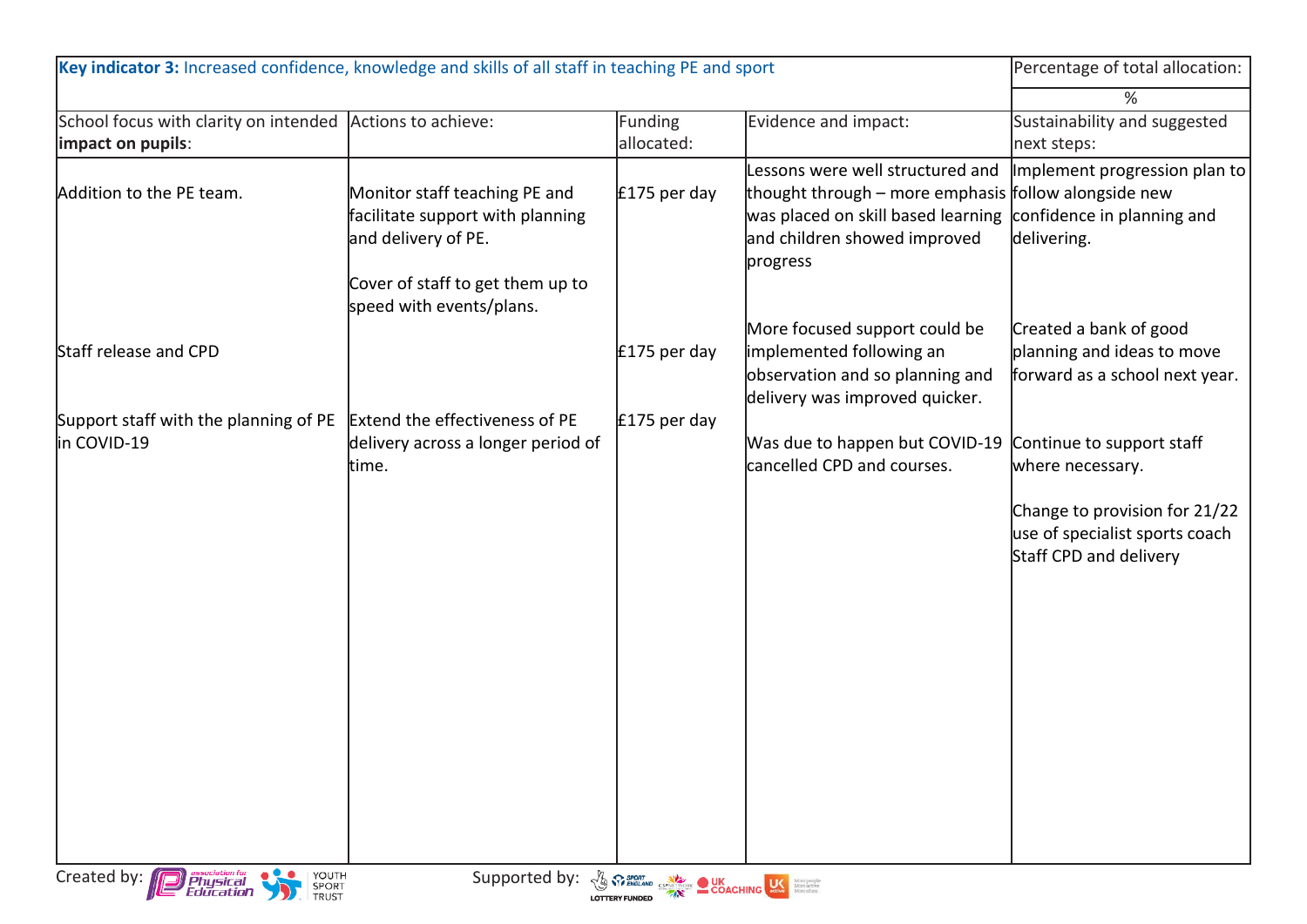| Key indicator 4: Broader experience of a range of sports and activities offered to all pupils                        |                                                                                                                                                 |                                              | Percentage of total allocation:                                                                                                                                                                                                                                                             |                                                                                                                                                      |
|----------------------------------------------------------------------------------------------------------------------|-------------------------------------------------------------------------------------------------------------------------------------------------|----------------------------------------------|---------------------------------------------------------------------------------------------------------------------------------------------------------------------------------------------------------------------------------------------------------------------------------------------|------------------------------------------------------------------------------------------------------------------------------------------------------|
|                                                                                                                      |                                                                                                                                                 |                                              |                                                                                                                                                                                                                                                                                             | %                                                                                                                                                    |
| School focus with clarity on intended Actions to achieve:                                                            |                                                                                                                                                 | Funding                                      | Evidence and impact:                                                                                                                                                                                                                                                                        | Sustainability and suggested                                                                                                                         |
| impact on pupils:                                                                                                    |                                                                                                                                                 | allocated:                                   |                                                                                                                                                                                                                                                                                             | next steps:                                                                                                                                          |
| Creation of new outdoor play spaces<br>to encourage more children a range<br>of activities at break and lunch times. | Contract company to build:<br>trim trail<br>$\bullet$<br>climbing wall.<br>$\bullet$<br>Play area softwood chips<br>$\bullet$                   | £7,995.00<br>£3,225.00<br>£158.33<br>£189.99 | All classes in year 4-6 had multiple<br>turns on the new equipment,<br>which engaged many more<br>children to be physically active<br>during their lunchtimes. In turn,<br>this also encouraged other                                                                                       | Plan in opportunities for years<br>1-3 to access the new<br>equipment when possible.<br>Encourage sports leaders to<br>organize and run games whilst |
| Make full use of equipment year<br>round.                                                                            | Clearance of site to make safe<br>from tree debris.<br>Shelter from weather and<br>protection from sun, purchase<br>gazebos                     | £1,300.00<br>£1,133.27                       | children to use a range of further<br>outdoor equipment when not on<br>the trim trail or climbing wall.<br>Full use of all new equipment<br>regularly.                                                                                                                                      | out at lunch.<br>Gazebos are multi-use as can<br>be maneuvered around school<br>site to provide shade for<br>Sports Days/activity days.              |
| Update swimming equipment to<br>encourage more children to try and<br>enjoy the activity.                            | Foam blocks, dive sticks, storage<br>trolley, timer<br>Swim noodles, swim rings, diving<br>brick, ball kits<br>Arm bands, kickboard, swim belts | £390.50<br>£406.50<br>£381.50                | Range of equipment to suitable<br>support the needs of all children<br>when swimming.                                                                                                                                                                                                       | Utilize the new equipment to<br>support classes from year 1-6.                                                                                       |
| Range of new equipment and<br>intervention to support the children<br>across school.                                 | $\vert$ 1 x session Play therapy<br>$10x$ sessions play therapy<br>Outdoor games $-4$ in a row<br>Magnetic Dartboard                            | £40.00<br>£500.00<br>£35.98<br>£10.95        | Children with additional needs<br>were support with fine and gross<br>motor skills lowing them to access support them being active but<br>the further curriculum.<br>Children who were less active<br>were still able to participate in<br>lunchtime games at their level and<br>enjoyment. | Provide similar activities for all<br>children across school to<br>also in their ability access the<br>wider curriculum.                             |